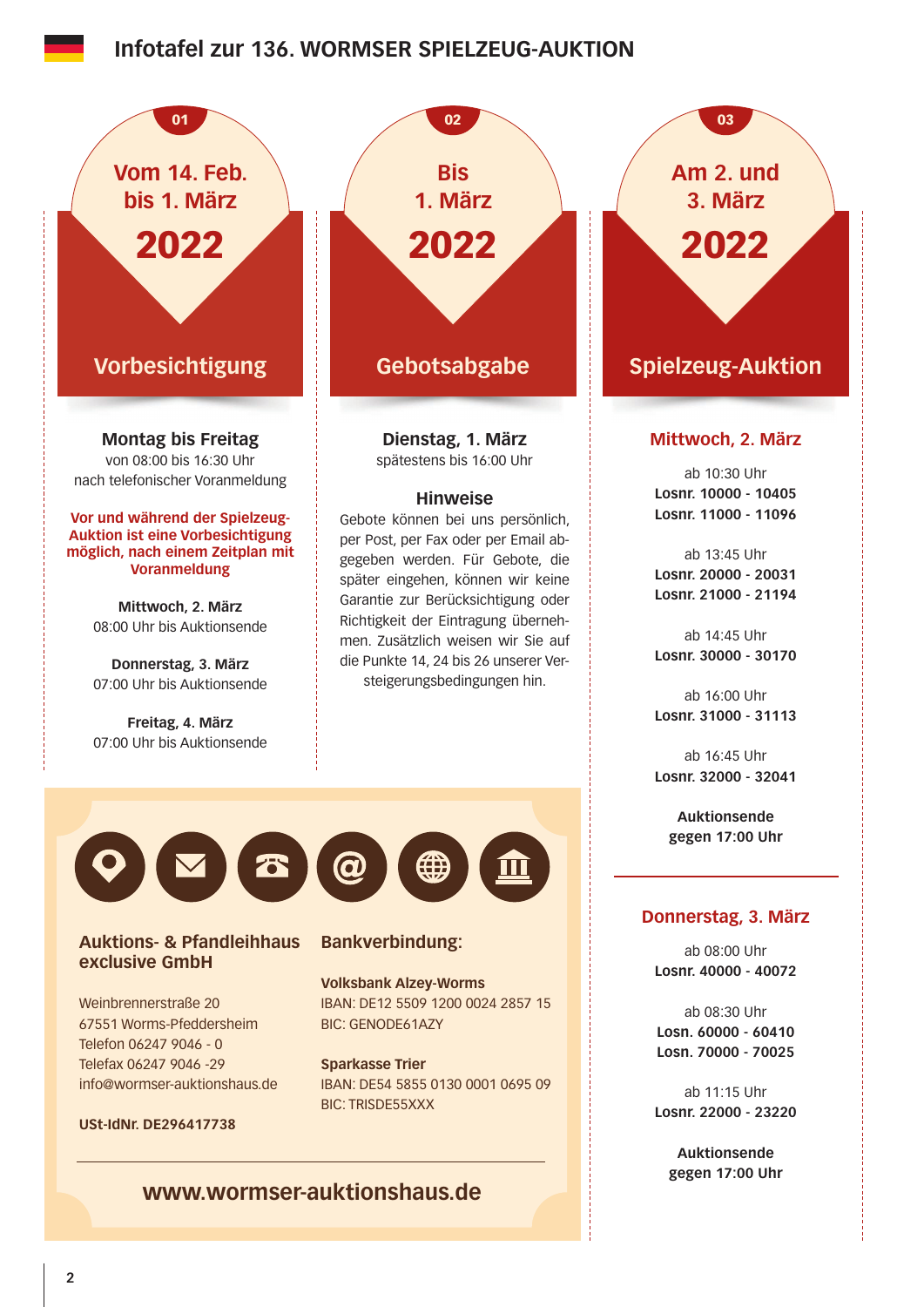# **Infotafel zur 136. WORMSER SPIELZEUG-AUKTION**



**Selbstabholung 2. März bis 4. April** 2022

05

## **Montag bis Freitag**

von 08:00 Uhr bis 16:30 Uhr nach telefonischer Voranmeldung

### **Hinweise**

Ersteigerer, die in der Versteigerungsliste angekreuzt haben, dass Sie ihre Auktionsexponate bei uns abholen oder den Zuschlag auf Lose erhalten die nur für Selbstabholer sind, bitten wir nach der Auktion die Abholung innerhalb von vier Wochen zu veranlassen. Ansonsten werden Lagerkosten i. H. v. 30,00 Euro je Monat fällig!



# **Einlieferungen**

### **zur 137. WORMSER SPIELZEUG-AUKTION**

**Montag bis Freitag**  von 08:00 Uhr bis 16:30 Uhr

**Einlieferungsschluss**  14. April 2022

### **Hinweise**

Einlieferungen von Auktionsexponaten sind jederzeit erwünscht. Bei größeren Objekten ist eine Übernahme bei Ihnen zu Hause möglich. Abholungen sind in Deutschland und im nahen europäischen Ausland möglich.



QR-CODE

**Infotafel zur 136. WORMSER SPIELZEUG-AUKTION**

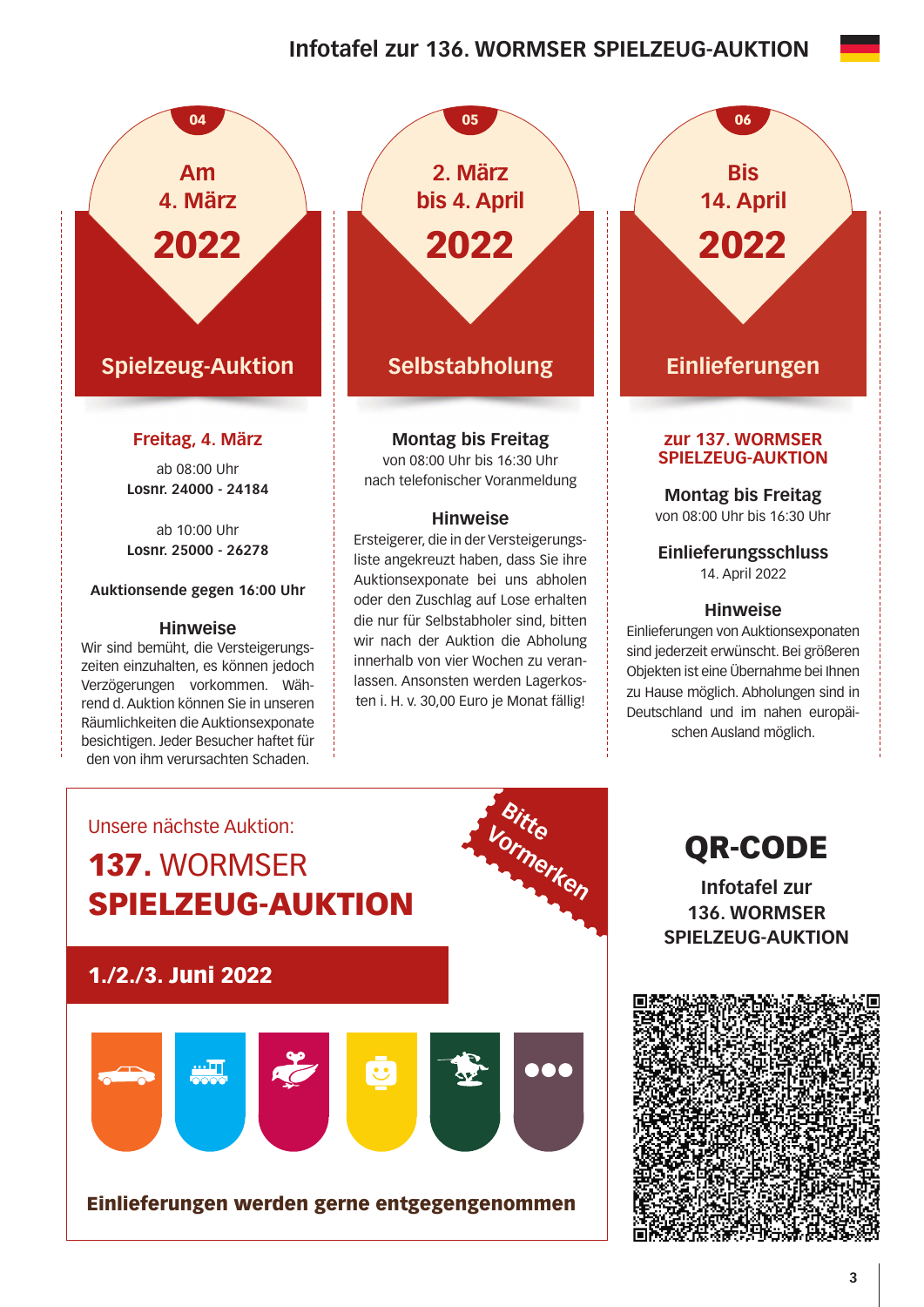